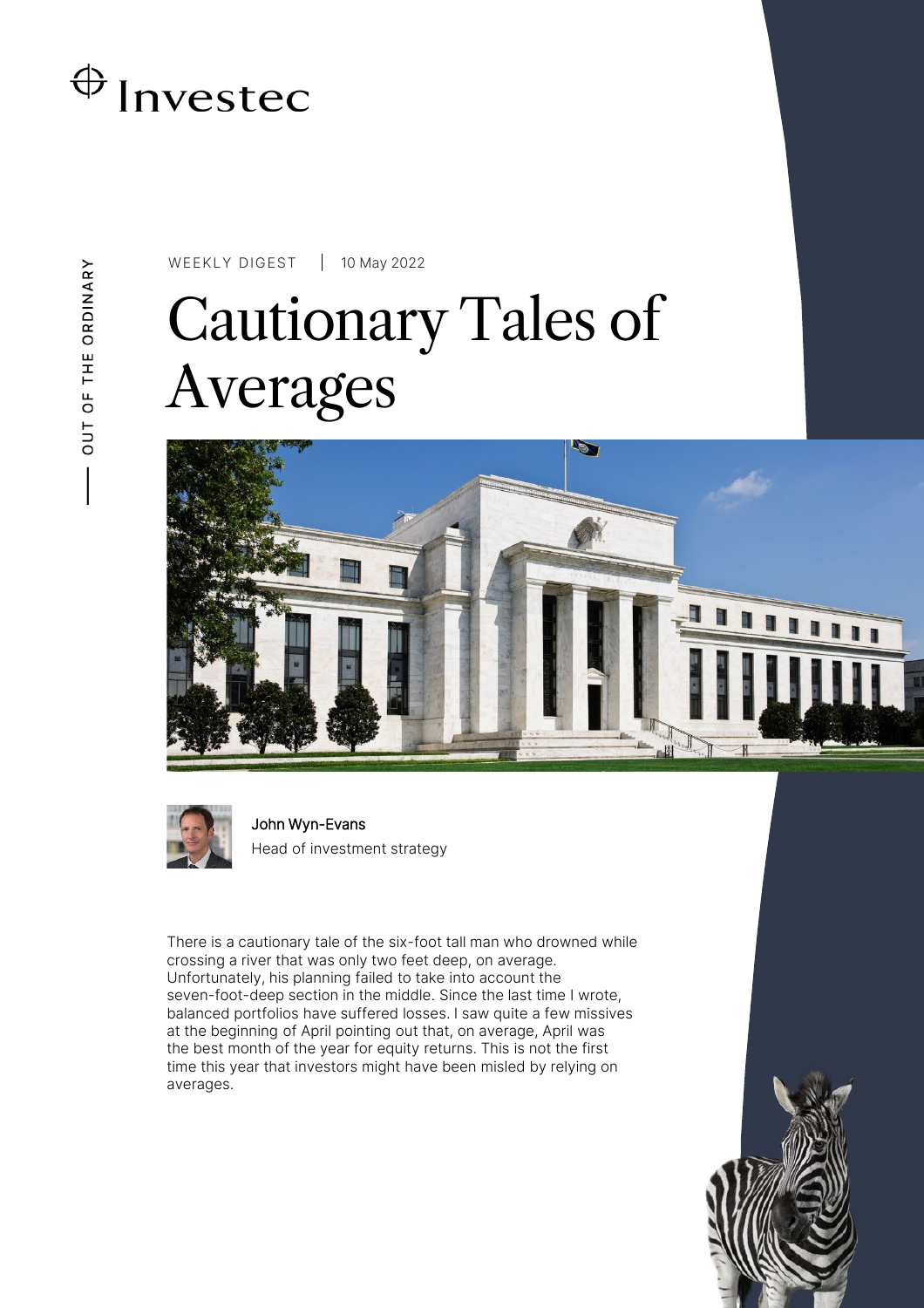The first instance was the exhortation to "buy on the bullets" when Russia invaded Ukraine. Yes, there was an initial bounce for traders, but equity markets are generally lower again now. The second was when the US yield curve (the spread between the yields on the two-year and ten-year Treasuries) inverted. This has historically been a good indicator of a forthcoming recession. Again, though, on average, the recession has been around a year-and-a-half away and equity markets have continued to rise.

The yield curve inverted on the first trading day of April. What happened next was not pleasant. The market historians at Deutsche Bank comment that April was only the second month this century during which the S&P500 Index lost more than 5% of its value, while the US Treasury market simultaneously lost more than 2%. There was no place to hide for investors in a traditional "60/40" Equity/Bond portfolio.

#### The correlation between equities and bonds

This is something that we have been concerned about for a while: the shifting correlation between equities and bonds. For the last two decades we have been in a regime of negative correlation, during which equity and bond prices tended to move in opposite directions, creating nice balance in a portfolio, reducing volatility and bumping up risk-adjusted returns. The two decades before that were even better for investors. Equities and bonds were positively correlated, but in a world of falling interest rates and bond yields, leading to gains for both asset classes at the same time. The previous decade, the 1970s, was the exact opposite. Rising yields hurt bond investors while at the same time reducing economic activity and pushing down equity valuations.

The worst-case scenario is that we are returning to the 1970s regime, with the key driver being inflation. We have certainly been getting a few warning shots about what that might look like from a portfolio perspective. We don't actually think things will get that bad, but the risk is there. Thus, we have been widening the net in terms of portfolio diversification, taking in, for example, more assets that might be classified as "Alternative". These could be "real" assets, therefore tied to physical assets whose returns might be more able to keep pace with inflation; or carefully selected hedge funds whose overall performance tends not to correlate with other asset classes.

Much of the regime outcome will depend upon politicians and central bankers. We remain concerned (at least from the narrow perspective of investing) that policy trends suggest higher inflation than we have been used to recently. Factors include geopolitical shifts (just look at the effects of Russia's invasion of Ukraine for effects on commodity prices, especially food-related); a change in corporate preferences for shorter supply chains and a desire for resilience over efficiency; and a social agenda that focuses on correcting inequalities within society. Those are just a few of many.

And if politicians are on a course that looks set, the onus falls on central bankers to dampen the excesses that might build up. They have an unenviable task, at least in part because monetary policy can be a very blunt instrument, often injuring those at the lower end of income and wealth scales who can offer the least resistance.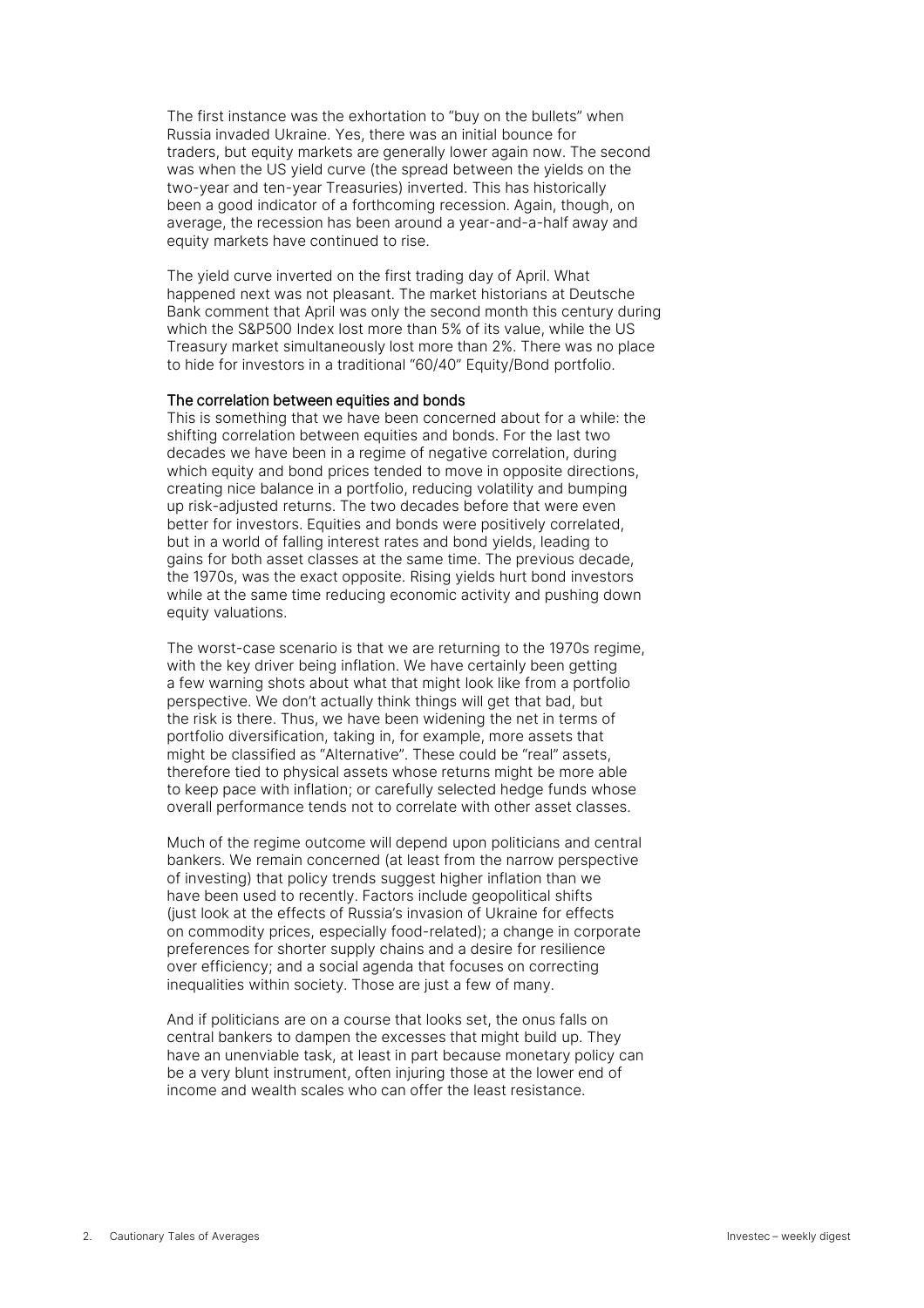Central banks are faced with the fact that the headline data they look at is based on the whole economy. It is well known, for example, that inflation tends to hurt the poor more than the rich because a greater share of their spending is non-discretionary (that is for food, energy and shelter, say). But if central banks raise interest rates, that can also hurt the same people, who are often more dependent on credit.

The wealthy, on the other hand, have benefitted more from asset price appreciation, especially thanks to policies that suppressed interest rates and encouraged investors to take on more risk. Bearing that in mind, it is perhaps unsurprising that the US Federal Reserve seems to be deliberately targeting asset prices as its preferred means to tighten financial conditions. That brings its own risks, because the real economy is so much more entwined with the financial economy today.

In the past, investors have been used to the "Fed Put", by which the Fed loosened policy whenever the equity and credit markets sold off sharply. Now, there is a concept known as the "Fed Call", which means that the Fed will be more inclined to tighten policy if it sees markets heading back towards peaks, at least unless inflation retreats swiftly. Having said that, the Fed Put is still there somewhere, but the strike price is probably a lot lower than it used to be (that is, markets will have to fall further).

#### How much could markets fall?

How low could we go? For once, the UK equity market seems to be in a better place than many, owing to its composition (virtually no technology weighting), and might well hold up better, but still lose ground overall. The S&P500 in the US will be the main gauge for investors as it accounts for more than half of the global market capitalisation.

For what it's worth, Michael Hartnett, the global strategist at Bank of America, has compiled a list of 19 US bear markets going back to 1886. The average price decline is 37.3%, and the average duration 289 days. Should the averages play out now (and past performance is no guide to future performance, as we all know), the target date for the bottom is October 19th this year. An average decline would leave the S&P500 at 3,000, with the NASDAQ Index at 10,000. That's another 27% and 18% down from last week's closing level respectively (although I am inclined to believe that the NASDAQ would have further to go, being a higher beta index). This is obviously not a forecast, but an interesting observation, nevertheless, and it might be helpful when thinking about when to commit more risk to portfolios.

My colleague Chris Holdsworth (my counterpart in South Africa) has run his own numbers on equity market corrections. He notes that the total drawdown in US equities so far (-14%) has not been too exceptional by historical standards. From 1953 through to the present there have been eighteen drawdowns of US equities greater than 10%. I was actually surprised there had been so few. Nevertheless, it does show that what is happening now is not exceptional – there is a 10%-plus correction on average every three-and-a-half years.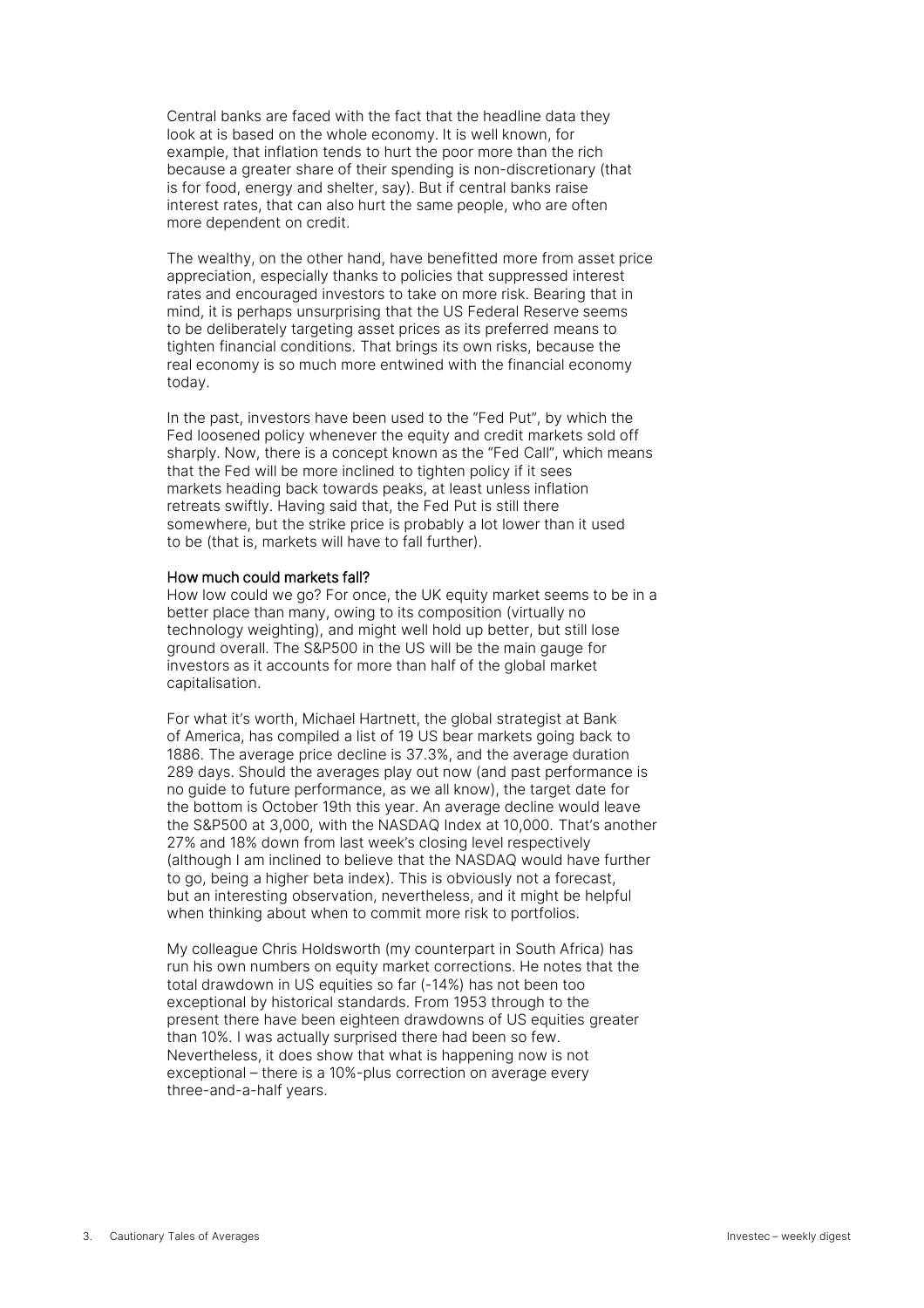What happens next is very much dependent, it seems, on whether or not there is a US recession. When associated with a recession, drawdowns greater than 10% have taken 338 days to bottom out with an average drawdown of 34%. Without a recession the number of trading days to the bottom is 119 with an average drawdown of 20%. So far, the drawdown of the S&P 500 has been 14% over 86 days. No wonder everyone is so concerned about the risk of a policy mistake which pushes the US economy over the edge.

We are not in the recession camp (and certainly not a deep one), which suggests we should be beginning to look for opportunities to increase equity weightings. But valuations are not yet especially attractive, and we think there is still some margin risk to corporate profitability, and so we are prepared to bide our time for a bit longer. And while we pay heed to averages compiled over many cycles, we also acknowledge that they are just averages, and that every cycle will have its own nuances. If only the drowned man had been more careful, he might have discovered the meaning of the proverb credited to the Greek philosopher, Heraclitus: "No man steps in the same river twice".